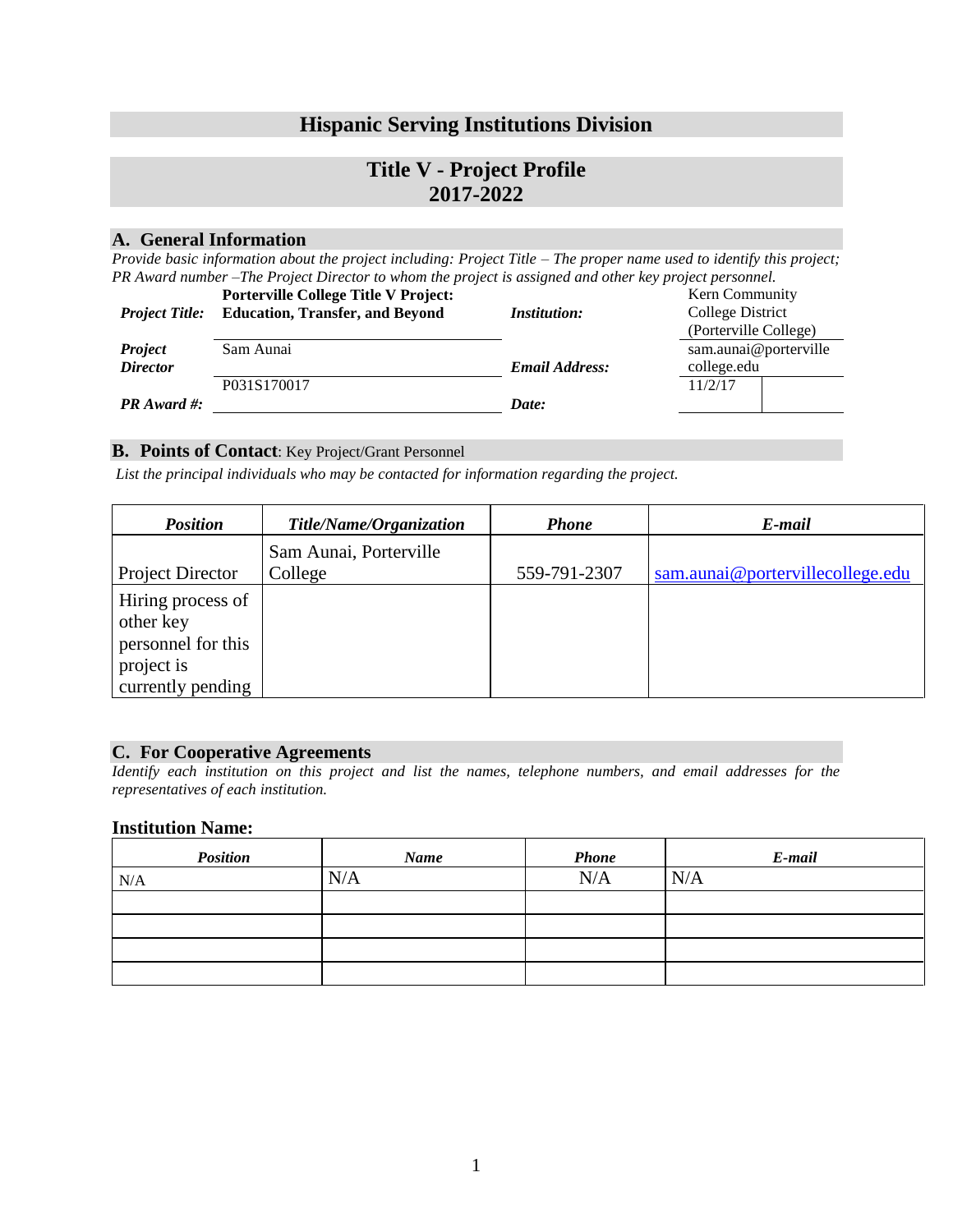# **D. Project Summary**

## *1. Project Abstract*

Porterville College, a college in the Kern Community College District, is a two-year public college located in Tulare County, California, serving an educationally disadvantaged population. Porterville is approved as an Eligible Institution under Title III and Title V programs of the Higher Education Act. With an open admission policy, PC is committed to providing excellent educational opportunities and is recognized as a Hispanic-Serving Institution (HSI) program. The College provides academic services to 4,134 students, 3,377 of which are minority students (81.7%), first generation (60.9%), and Hispanic/Latino make up 73.6% of the student body. The needs in the county are great as the median household income is \$23,362 less than the average in California, the area is economically depressed ranking 148 out of 150 metropolitan service areas, and only 11% of Porterville residents hold at least a bachelor's degree. Additionally the need for teachers in the service area is reaching a crisis level.

The goals of this Title V HSI grant proposal are (1) Improve student enrollment and transition from credit basic skills into credit transfer pathways; (2) Increase academic success of online distance education students; (3) Develop and implement a new teacher preparation degree that is designed to increase transfer to university teacher preparation program; and (4) Strengthen institutional capacity to enhance the skills and abilities of faculty and staff to better serve and instruct Hispanic and underprepared students.

To achieve the goals Porterville College will scale up accelerated basic skills course that allows students to receive tutoring, mentoring, and applied learning practices outside of the classroom setting. The college will design a comprehensive faculty/staff professional development program focused on increasing (1) online student success, (2) quality faculty interaction, (3) pathways, (4) alignment of the curriculum and student learning outcomes, (5) levels of academic engagement and transfer expectations, and (6) assistance of students who are underprepared for college. The Title V Project addresses the Competitive Preference Priority 1: Projects that establish or enhance a program of teacher education. The College will develop a new Associate of Science Transfer in Teaching that is designed to transfer to University teacher preparation major. The amount requested is \$2,499,822 over five years.

# *2. Title V Authorized Activities:*

If your program is not implementing mark N/A

| <b>Authorized Activity</b>                                                                                                                                           | How is this activity being implemented?                                                                    |  |
|----------------------------------------------------------------------------------------------------------------------------------------------------------------------|------------------------------------------------------------------------------------------------------------|--|
| (1) Purchase, rental or lease of scientific or $\vert$ N/A<br>equipment for educational<br>laboratory<br>purposes, including instructional and research<br>purposes. |                                                                                                            |  |
| (2) Construction, maintenance, renovation,<br>and improvement in classrooms, libraries,                                                                              | For a student-teacher education center for<br>$\bullet$<br>student and future teacher support<br>services. |  |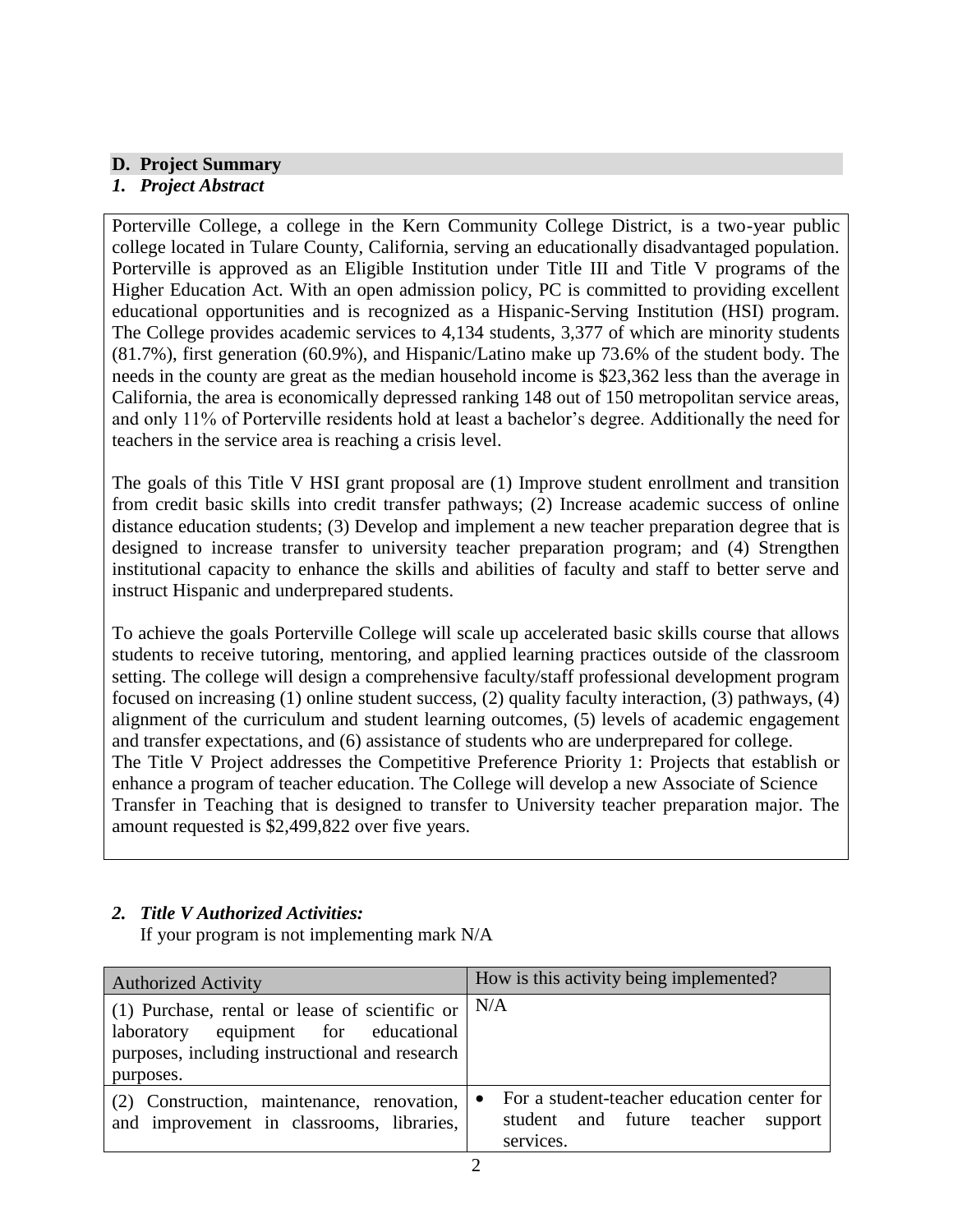| laboratories, and other instructional facilities.                                                                                                                                                                            |                                                                                                                                                                                                                                                                                                                                                                                                                                                                                                                                                                                                                                                                                                                                                                                                                                                                                                                                                                                                                                                                      |
|------------------------------------------------------------------------------------------------------------------------------------------------------------------------------------------------------------------------------|----------------------------------------------------------------------------------------------------------------------------------------------------------------------------------------------------------------------------------------------------------------------------------------------------------------------------------------------------------------------------------------------------------------------------------------------------------------------------------------------------------------------------------------------------------------------------------------------------------------------------------------------------------------------------------------------------------------------------------------------------------------------------------------------------------------------------------------------------------------------------------------------------------------------------------------------------------------------------------------------------------------------------------------------------------------------|
| (3) Support of faculty exchanges, faculty<br>curriculum<br>development,<br>development,<br>academic instruction, and faculty fellowships<br>to assist in attaining advanced degrees in the<br>fellow's field of instruction. | The<br>College<br>will<br>develop<br>$\bullet$<br>a<br>comprehensive faculty development plan<br>expands faculty competence<br>that<br>in<br>methods<br>innovative<br>and<br>of<br>new<br>instruction<br>delivery<br>(online)<br>and<br>underprepared students). The proposed<br>project will include: faculty workshops<br>with guest speakers, recent research, and<br>updates<br>instructional<br>on<br>new<br>methodologies,<br>and<br>expansion<br>of<br>course/workshop offerings. Instructional<br>support, materials<br>development<br>and<br>resources will also be a component of the<br>faculty development plan. An online<br>faculty group (on Canvas) will be created<br>to support the sharing of lessons learned<br>with other faculty and determine how to<br>implement<br>new<br>applications<br>into<br>curriculum pairing with student learning<br>outcomes. The professional development<br>trainings, workshops, and faculty group<br>will improve faculty knowledge, address<br>the diversity of student demographics, and<br>learning styles |
| (4) Purchase of library books, periodicals, and<br>educational<br>materials,<br>including<br>other<br>telecommunications program material.                                                                                   | Acquire lending library materials that will<br>$\bullet$<br>include textbooks/library books, etc. to be<br>made available to students in the teacher<br>education program and related courses to<br>support student access and success.<br>Purchase related instructional materials<br>for teacher education program and related<br>courses                                                                                                                                                                                                                                                                                                                                                                                                                                                                                                                                                                                                                                                                                                                          |
| (5) Tutoring, counseling, and student service<br>programs designed to improve academic<br>success.                                                                                                                           | Porterville College will provide basic and<br>$\bullet$<br>core discipline supplemental programs per<br>semester for each of the five years of the<br>grant with the goal of improving student<br>performance, retention, and completion                                                                                                                                                                                                                                                                                                                                                                                                                                                                                                                                                                                                                                                                                                                                                                                                                             |
| Funds<br>administrative<br>(6)<br>management,<br>management, and acquisition of equipment<br>for use in strengthening funds management.<br>(7) Joint use of facilities, such as laboratories                                 | purchase<br>related<br>computer<br>and<br>To<br>٠<br>equipment for basic and gateway courses<br>N/A                                                                                                                                                                                                                                                                                                                                                                                                                                                                                                                                                                                                                                                                                                                                                                                                                                                                                                                                                                  |
| and libraries.<br>(8) Establishing or improving a development<br>office to strengthen or improve contributions<br>from alumni and the private sector.                                                                        | N/A                                                                                                                                                                                                                                                                                                                                                                                                                                                                                                                                                                                                                                                                                                                                                                                                                                                                                                                                                                                                                                                                  |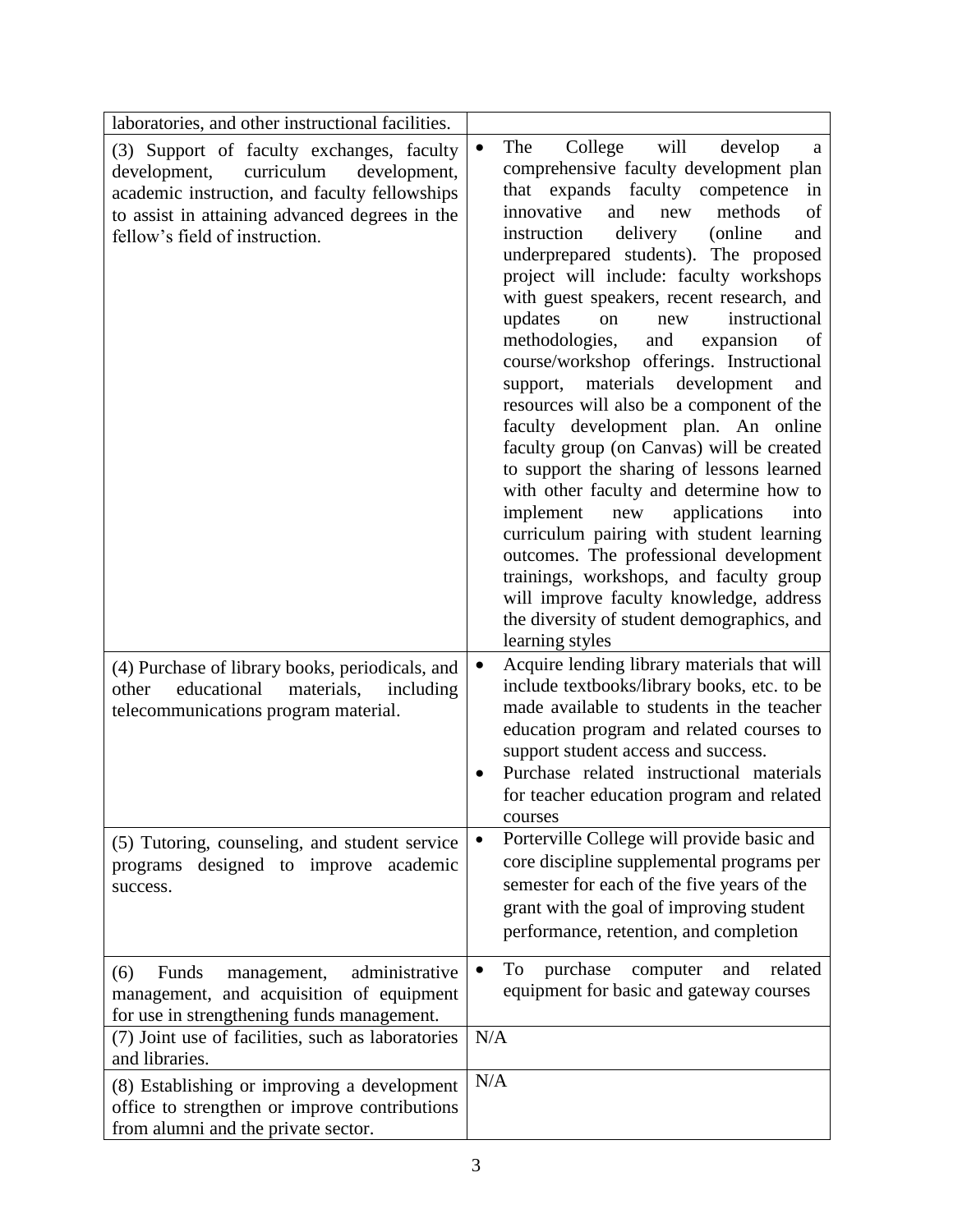| (9) Establishing or improving an endowment<br>fund.                                                                                                                                                                                                                                                                                 | N/A                                                                                                                                                                                                                                                                                                                                                                                                                                                                                                                                                                                                                                                                                                                                                                                                                                                                                                                                                                                                                                                     |
|-------------------------------------------------------------------------------------------------------------------------------------------------------------------------------------------------------------------------------------------------------------------------------------------------------------------------------------|---------------------------------------------------------------------------------------------------------------------------------------------------------------------------------------------------------------------------------------------------------------------------------------------------------------------------------------------------------------------------------------------------------------------------------------------------------------------------------------------------------------------------------------------------------------------------------------------------------------------------------------------------------------------------------------------------------------------------------------------------------------------------------------------------------------------------------------------------------------------------------------------------------------------------------------------------------------------------------------------------------------------------------------------------------|
| (10) Creating or improving facilities for<br>Internet or other distance learning academic<br>instruction capabilities, including purchase or<br>rental of telecommunications technology<br>equipment or services.                                                                                                                   | N/A                                                                                                                                                                                                                                                                                                                                                                                                                                                                                                                                                                                                                                                                                                                                                                                                                                                                                                                                                                                                                                                     |
| $(11)$ Establishing or enhancing a program or<br>teacher education designed to qualify students<br>to teach in public elementary schools and<br>secondary schools.                                                                                                                                                                  | Porterville College will be developing and<br>$\bullet$<br>establishing a new associate degree<br>program in teacher education that will<br>enable students to transfer to university to<br>attain a bachelor's degree and teacher<br>credential                                                                                                                                                                                                                                                                                                                                                                                                                                                                                                                                                                                                                                                                                                                                                                                                        |
| (12)<br>Establishing<br>community<br>outreach<br>programs that will encourage elementary<br>school and secondary school students to<br>develop the academic skills and the interest to<br>pursue postsecondary education.                                                                                                           | N/A                                                                                                                                                                                                                                                                                                                                                                                                                                                                                                                                                                                                                                                                                                                                                                                                                                                                                                                                                                                                                                                     |
| (13) Expanding the number of Hispanic and<br>other underrepresented graduate and<br>professional students that can be served by<br>the institution by expanding courses and<br>institutional resources.                                                                                                                             | N/A                                                                                                                                                                                                                                                                                                                                                                                                                                                                                                                                                                                                                                                                                                                                                                                                                                                                                                                                                                                                                                                     |
| (14) Other activities proposed in<br>the<br>application submitted pursuant to section 504<br>that $-$<br>(A) that contribute to carrying out the<br>purposes of this title<br>(B) are approved by the Secretary as part of<br>review<br>of<br>the<br>and<br>acceptance<br>such<br>application.<br>(C) does not include real estate. | project will work to provide<br>The<br>$\bullet$<br>pedagogy, best practices, and curriculum<br>assessment resources to online faculty.<br>Implementation Strategy: The College<br>will investigate a variety of strategies used<br>to improve student retention rates and<br>online<br>The<br>success<br>in<br>courses.<br>implementation strategy will<br>include<br>developing,<br>designing,<br>piloting,<br>evaluating, and implementing a Distance<br>Education Student program.<br>PC will use Title V funds to create new<br>projects that support innovation in the<br>classroom<br>and faculty professional<br>development across the College. Designed<br>to incorporate best practices by being<br>flexible (allowing faculty to learn and<br>apply new knowledge as they deem<br>appropriate), collaborative (peer teaching<br>workshops, faculty mentoring and faculty<br>peer review panel) and accountable<br>(assessing outcomes of pilot projects).<br>Learning experiences will be focused on<br>both pedagogy and multiple modes of |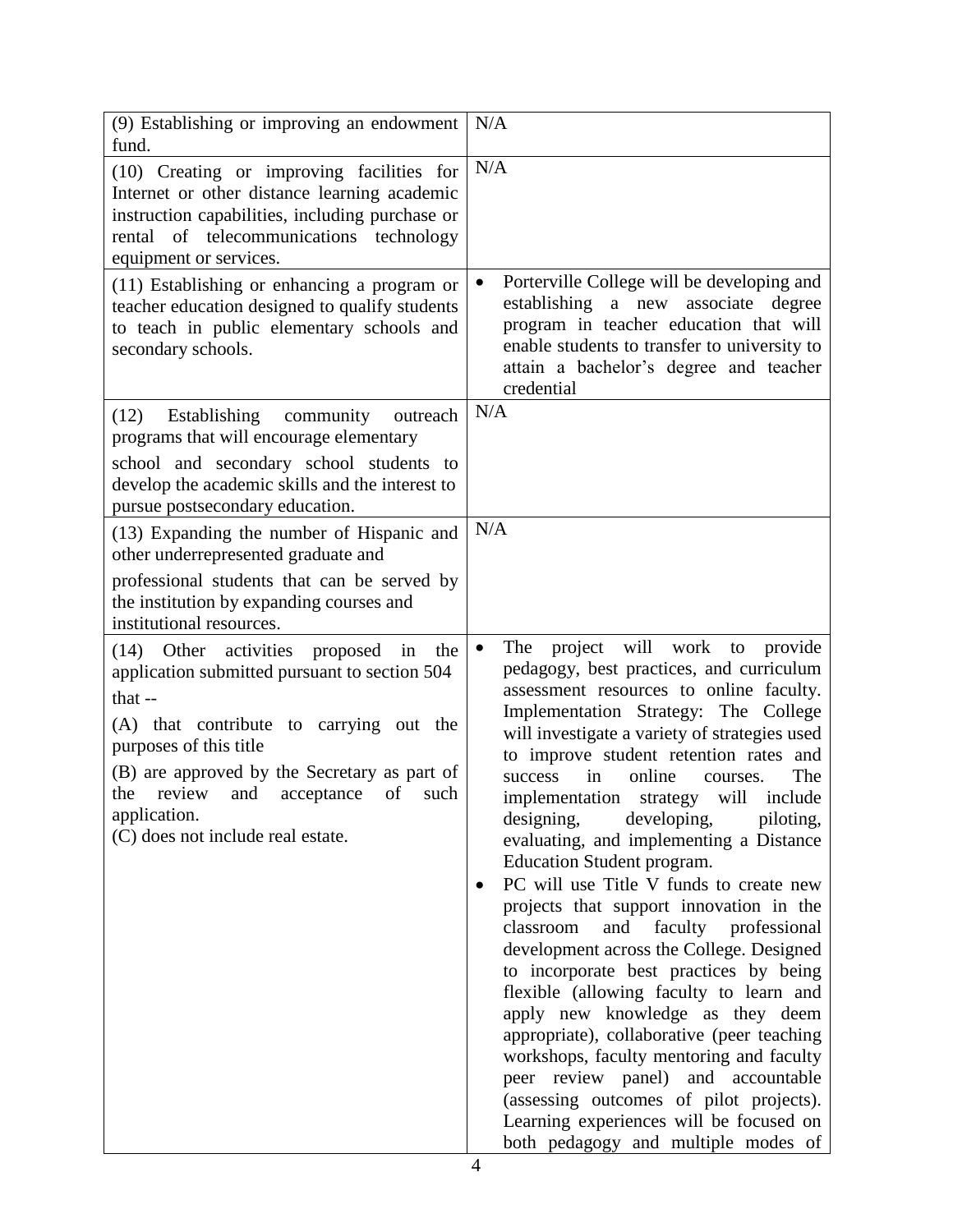| instructional delivery toward the creation<br>of a cohesive and supportive environment<br>that recognizes and celebrates<br>achievement and improves institutional<br>effectiveness with the ultimate goal of<br>supporting student success. A special<br>attention on faculty development will be<br>on part-time or adjunct instructors as a<br>significant portion classes offered are |  |
|-------------------------------------------------------------------------------------------------------------------------------------------------------------------------------------------------------------------------------------------------------------------------------------------------------------------------------------------------------------------------------------------|--|
| taught by adjunct faculty members.<br>Identify student outcome data<br>and<br>assessment strategies to identify/validate<br>baseline data. Set up data tracking system<br>for including instructional and learning<br>support services data                                                                                                                                               |  |

## **D.** *Program long Term Goals/Impact Addressed in Logic Model:*

- a) Increase the placement of students in gateway English and Mathematical courses that are transferrable to university and/or in career pathways with remedial instruction for Hispanic and underrepresented students
- b) Proactive student support services that are integrated to increase success of Hispanic and underrepresented students through supplemental instruction, counseling, and related services
- c) Develop and implement a teacher preparation education associate transfer degree program
- d) Develop community and university partnerships to support emerging teachers, provide practicums/on the job learning, and curriculum to address teacher shortage specifically of Hispanic teachers.
- e) Instructional support services through online course instruction enhanced, faculty trained on curricular, pedagogy, student success, etc.

#### **E.** *Performance Plan Summary*

*Provide a summary of the Measures of Success. How will you know the grant has contributed to desired outcomes?*

| <b>Project Objective</b>                          | <b>Performance Goal</b>                                                                      | Methodology (How do you<br>propose to capture/measure?)             |
|---------------------------------------------------|----------------------------------------------------------------------------------------------|---------------------------------------------------------------------|
| Provide staff/faculty<br>professional development | Faculty will have an increased<br>understanding and knowledge                                | Faculty/staff professional<br>development plan                      |
| opportunities                                     | of methods of instruction,<br>pedagogy, learning styles,<br>diversity, online delivery, etc. | Program/curricular<br>coordinator hired<br>Faculty participation in |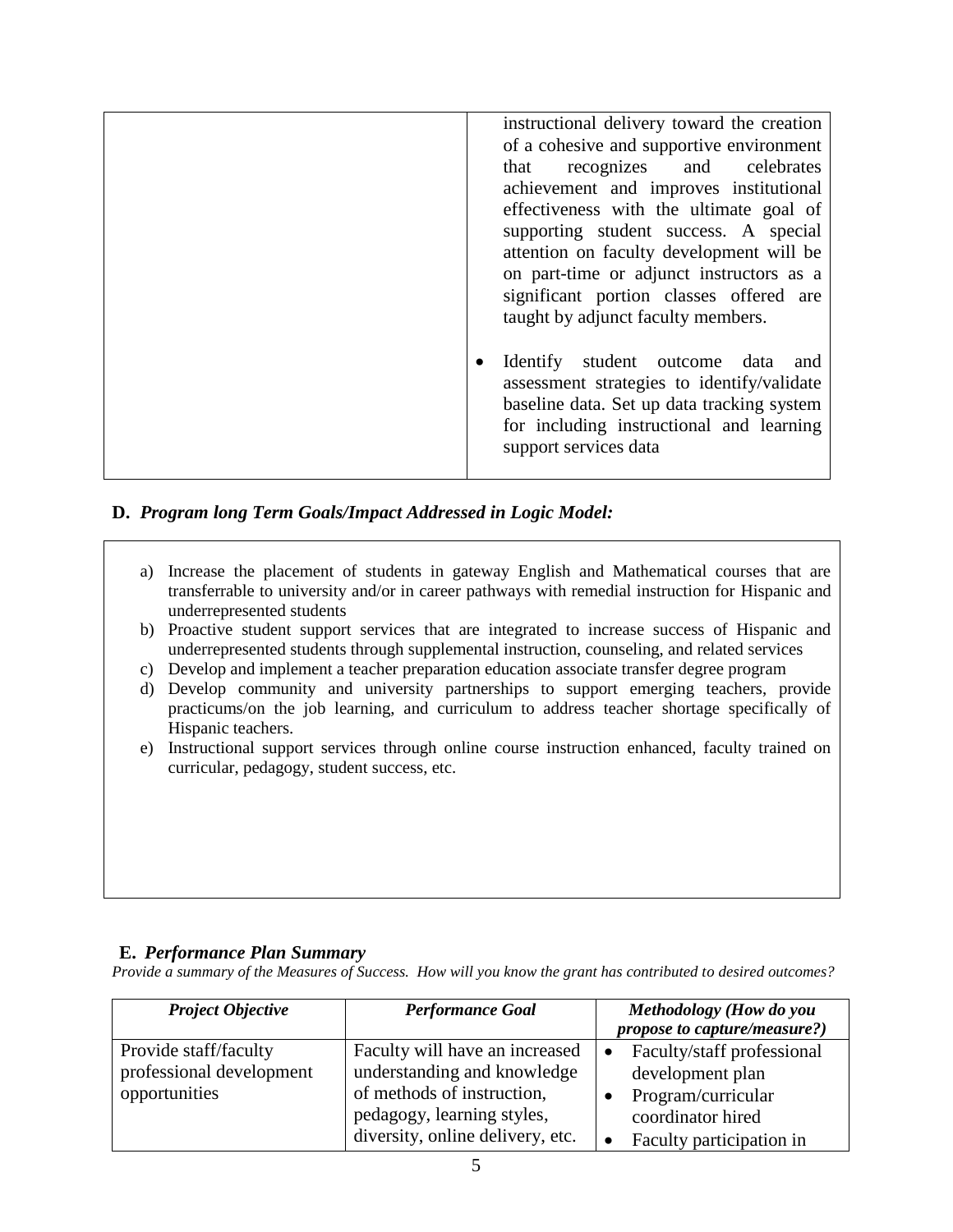|                                                                                                                                                                               |                                                                                                                                                                                                                             | workshops and learning                                                                                                                                                                                                                                                                                                                                                                                                                         |
|-------------------------------------------------------------------------------------------------------------------------------------------------------------------------------|-----------------------------------------------------------------------------------------------------------------------------------------------------------------------------------------------------------------------------|------------------------------------------------------------------------------------------------------------------------------------------------------------------------------------------------------------------------------------------------------------------------------------------------------------------------------------------------------------------------------------------------------------------------------------------------|
| Teacher education pipeline                                                                                                                                                    | Provide opportunities to attain<br>an associate degree in teacher<br>education with transfer options<br>to university to receive a<br>bachelor's degree and<br>complete the credentialing<br>program                        | events throughout the year<br>Develop and implement the<br>$\bullet$<br>teacher education associate<br>degree program<br>Program/curricular<br>$\bullet$<br>coordinator hired<br>Transfer and/or articulation<br>$\bullet$<br>agreements with<br>universities in teacher<br>education<br>Baseline established on the<br>$\bullet$<br>number of students<br>graduating and transferring<br>to university into the<br>teacher education programs |
| Provide student support<br>services to enhance learning<br>and increase student success<br>in the teacher education<br>program including basic and<br>core curriculum courses | Students will have access to<br>learning support services that<br>include but not limited to<br>tutoring, mentoring,<br>supplemental instruction,<br>learning materials,<br>research/internship/field<br>experiences, etc.) | <b>Student-Teacher Education</b><br>$\bullet$<br>Center established<br>Lending Library<br>$\bullet$<br>established<br>Number of<br>$\bullet$<br>Tutoring/Supplemental<br><b>Instruction services</b><br>provided<br>Number of<br>$\bullet$<br>Research/Internship/Field<br>experiences in education<br>(K12, Higher Education)<br>for students                                                                                                 |
| Monitor the performance of<br>students in the teacher<br>education program                                                                                                    | Be able to track and monitor<br>the progress of students in<br>hasic and core curricular<br>courses in the teacher<br>education program and related<br>majors                                                               | Research analyst hired<br>$\bullet$<br>Counselor hired<br>٠<br>Program/Curricular<br>coordinator hired<br>System to track and<br>$\bullet$<br>monitor student<br>performance and progress<br>established<br>Students are able to meet<br>$\bullet$<br>with counselors/staff and<br>review<br>education/transfer/career<br>goals based on review of<br>data performance                                                                         |